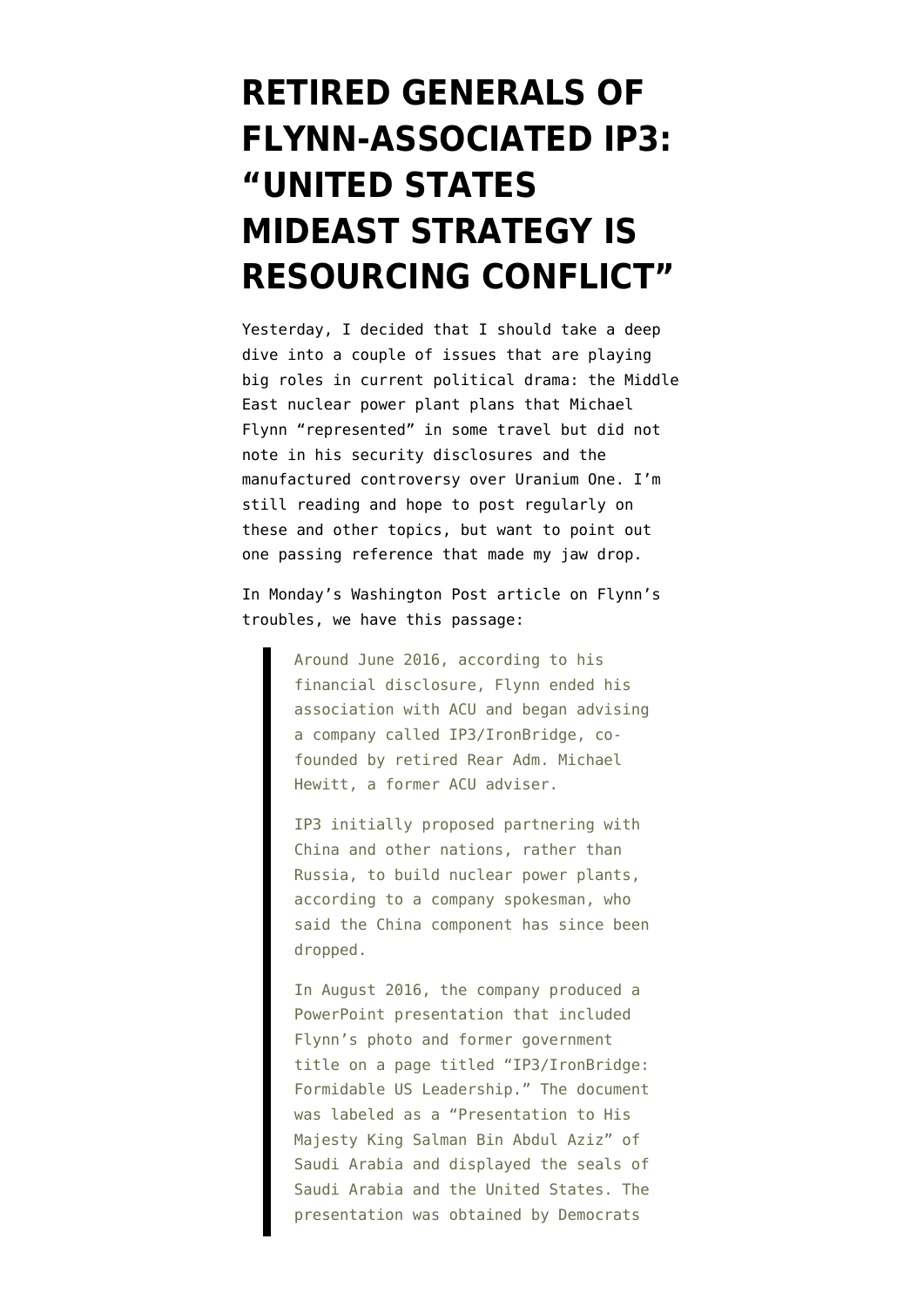on the House Oversight Committee, who made it public.

After reading this, I started digging a bit into IP3, to see what they have been up to. I found thi[s fascinating piece in Medium,](https://medium.com/@IP3Corporation/a-national-security-and-energy-strategy-for-the-middle-east-based-on-stability-not-conflict-f555bc2d641e) written by the all-star trio of Jack Keane, Keith Alexander and Bud McFarlane. The article dates from October 31 of this year, so it comes over a year after the PowerPoint referenced in the Post article. The Medium article opens with the basis for the US-Saudi relationship going back more than seven decades:

> In 1945, President Roosevelt and King Abdul Aziz of Saudi Arabia forged a partnership under which the United States provided security for the Kingdom to assure the flow of oil to global markets. While the United States has never wavered from this commitment through 13 Presidents and 6 Saudi monarchs, the core themes of arms and oil alone no longer cover the full scope of our countries' goals and mutual interests.

That's pretty blunt language, but yes, the core theme of US-Saudi relations does indeed seem to be "arms and oil". But a bit further down, we have this:

> Any new U.S. strategy for the Middle East will fail unless we move beyond fighting terrorism or reacting to the influence of evolving regional encroachment from Russia and Iran. The United States must approach the Middle East in ways that promote diversified, strong economies. We need a strategy that doesn't rely solely on resourcing conflict with weapons sales, arms agreements, or new deployments of U.S. military forces, but one of empowerment through the intellectual capital and industrial might of our nation's private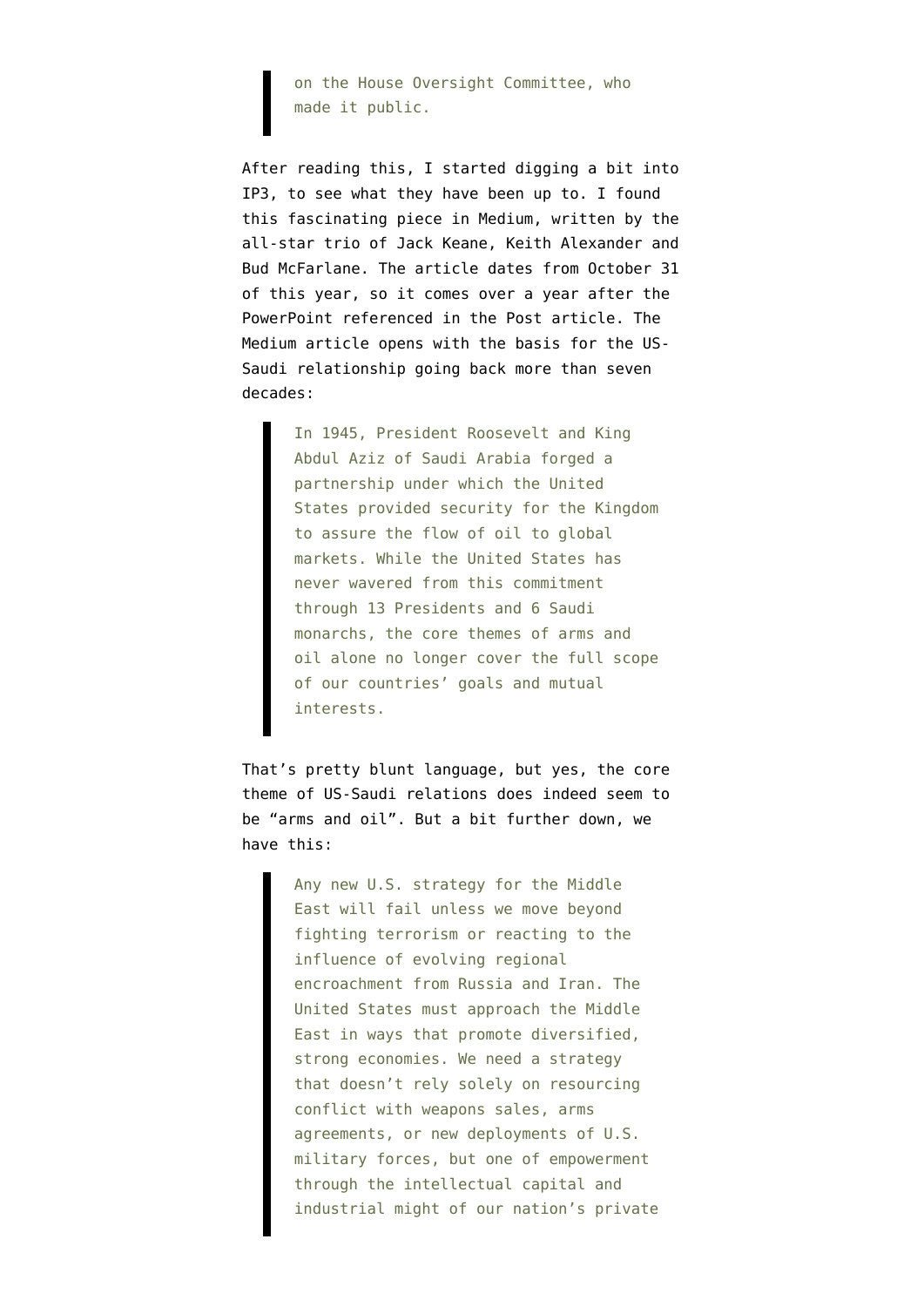sector. We must better enable the stabilizing visions of our GCC partners, Egypt, Israel, and Jordan as part of a reimagined Middle East economy.

I have to admit that on my first reading of this paragraph, I chuckled. I was convinced that it contained a very revealing typo. I mean, surely these retired generals would never just come out and say that the US strategy in the Middle East is to "resource conflict", would they? Didn't they mean that the weapons sales, arms agreements and troop deployments are aimed at resolving conflicts even though they certainly provide the resources to prolong them? That's how the US presents these moves, after all. Who even uses "resource" as a verb anyway?

I continued in my reading, and in this copy of a letter from the Democrats on the House Oversight Committee [posted by Politico](https://www.politico.com/f/?id=0000015f-2faa-d519-a57f-7fabfc1a0000) (always read the footnotes; the URL is in footnote 21) I hit paydirt with the [URL for IP3 PowerPoint](https://democrats-oversight.house.gov/sites/democrats.oversight.house.gov/files/documents/IP3%20Presentation%20to%20His%20Majesty%20King%20Salman%20Bin%20Abdul%20Aziz%20Aug%202016.pdf) referenced in the Post article above. Here is the slide that the Post refers to on the IP3 team including Flynn:



That is slide number 3 in the presentation. Here is slide number 5: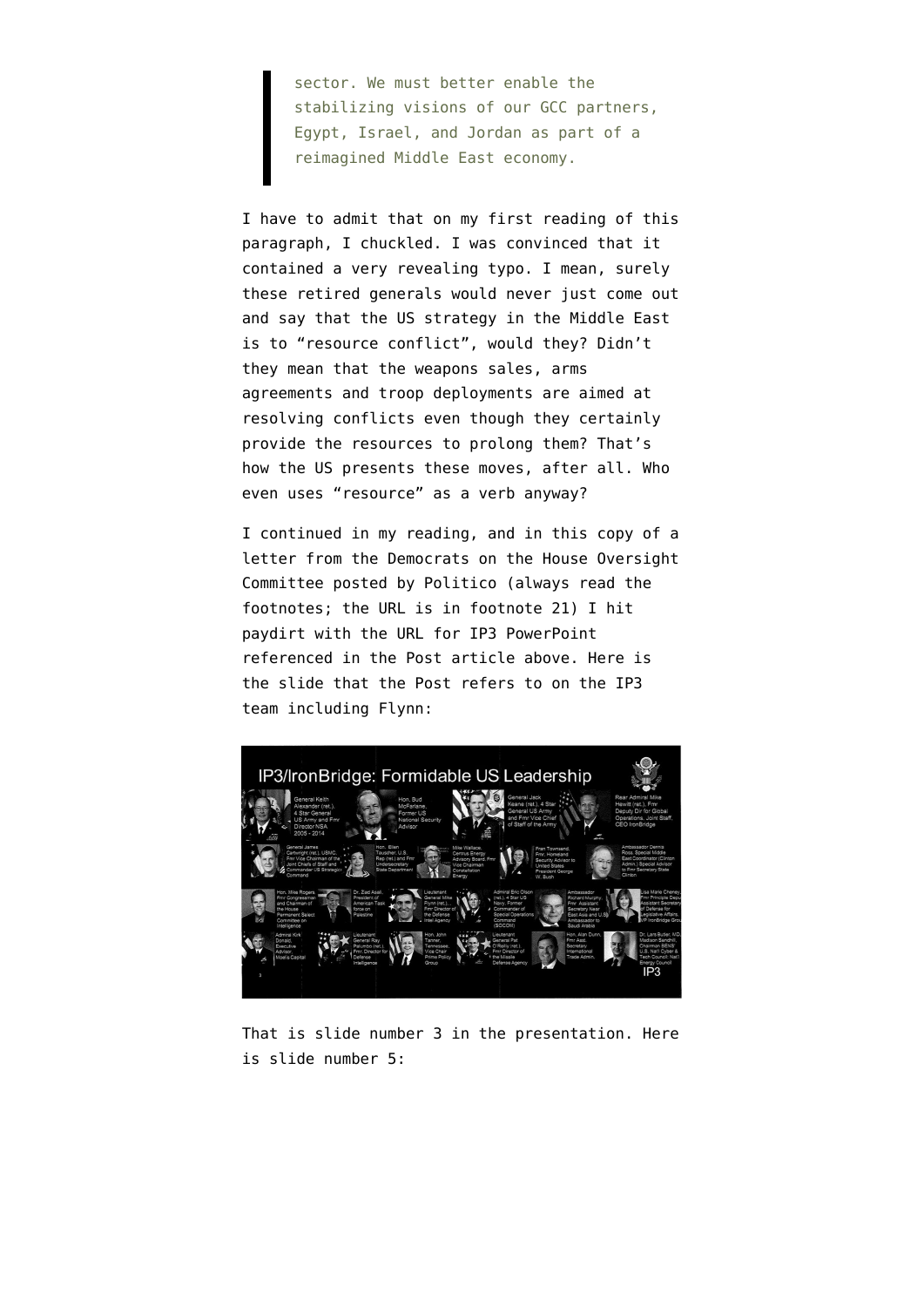

And there we have it. The Medium article did not have a typo. Over a year earlier, the PowerPoint says the US should "shift toward resourcing stability" rather than resourcing conflict. I find that to be a remarkably candid statement, considering who is saying it.

For quite some time, my line on US strategy for any trouble spot in the world has been that the US asks "What group can we arm?". Here we have a huge collection of retired generals saying very much the same thing in slightly different language. I follow my observation by saying our question should rather be "What can we do to address the concerns of those who are moved to violence in this trouble spot?" And again, this group is offering their alternative. I see this as a massive improvement in outlook and perhaps a bit of slowly dawning self-awareness on behalf of the generals for what their actions have wrought.

Of course, once we dive into the IP3 team's vision for how we "resource stability" things go right back to the track history of these generals proposing policies that are almost the exact opposite of what should be done. But that is fodder for later posts.

Just a couple of closing notes seem in order. First, it is clear from the committee letter in which I got the PowerPoint URL that the file actually was sent to the committee by an employee of ACU, which is a competitor of IP3. Further, the cover slide contains the cryptic note "2016 MSH Proprietary and Confidential". I